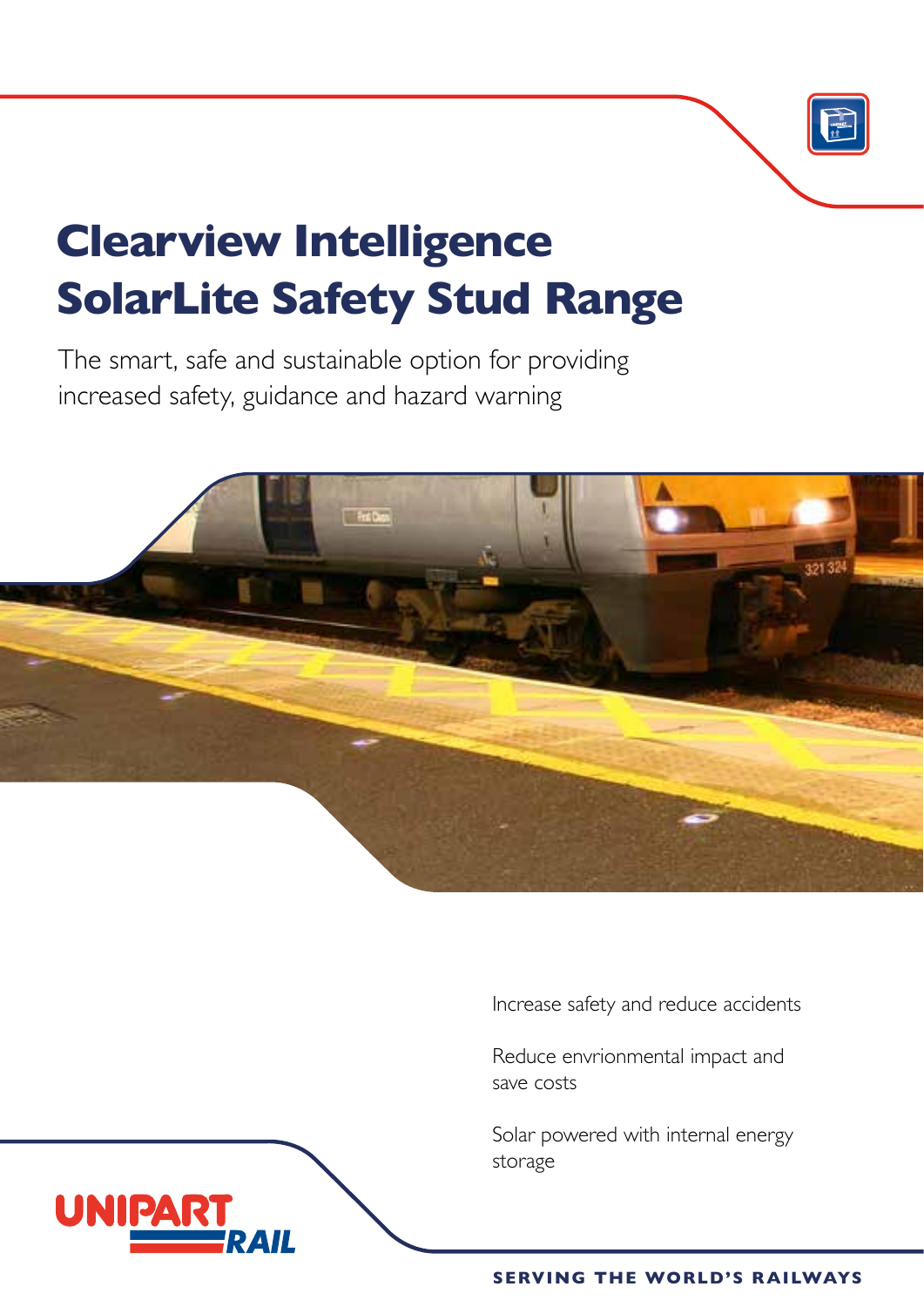## **SolarLite F-SL Platform Studs**

Clearview Intelligence platform studs are a smart, safe and sustainable way to provide guidance and hazard warning to pedestrians and cyclists during the hours of darkness.

Reducing the number of incidents and the consequences, costs and network delays associated with passengers either deliberately or accidently coming into contact with moving trains at platform edges is a priority for network, station and train operators alike.

The SolarLite F-SL Platform/Pathway stud is an unobtusive, pedestrian and cyclist friendly, innovative approach to platform edge and pathway safety.

**Applications include:** Platform edge deliniation, walkways, paths, deliniation and/or way marking, cycle paths, foot crossings and level crossings.

### **Key benefits and features**

- Provides effective delineation of pathway or platform edges
- Up to 900 metres of visibility
- Solar powered with 240 hours of internal energy storage
- Totally sustainable, harnessing free solar energy
- Reliable all night, all year round performance
- Self-contained, maintenance free solution
- No light distraction to train drivers when used on platform edges
- Available in amber, red, white, green or blue (uni or bi directional)



**Cat No. 0086/068314**

### **Approvals**

- UK Department for Transport type approved for highway use (SFS mk4)
- BSI tested to BSEN 13036-4:2011 for slip resistance in excess of 45
- Meets slip resistance requirements of Network Rail document NR/L3/CIV/030
- BS EN1463

#### **Installation and training service also available - contact us for more information**



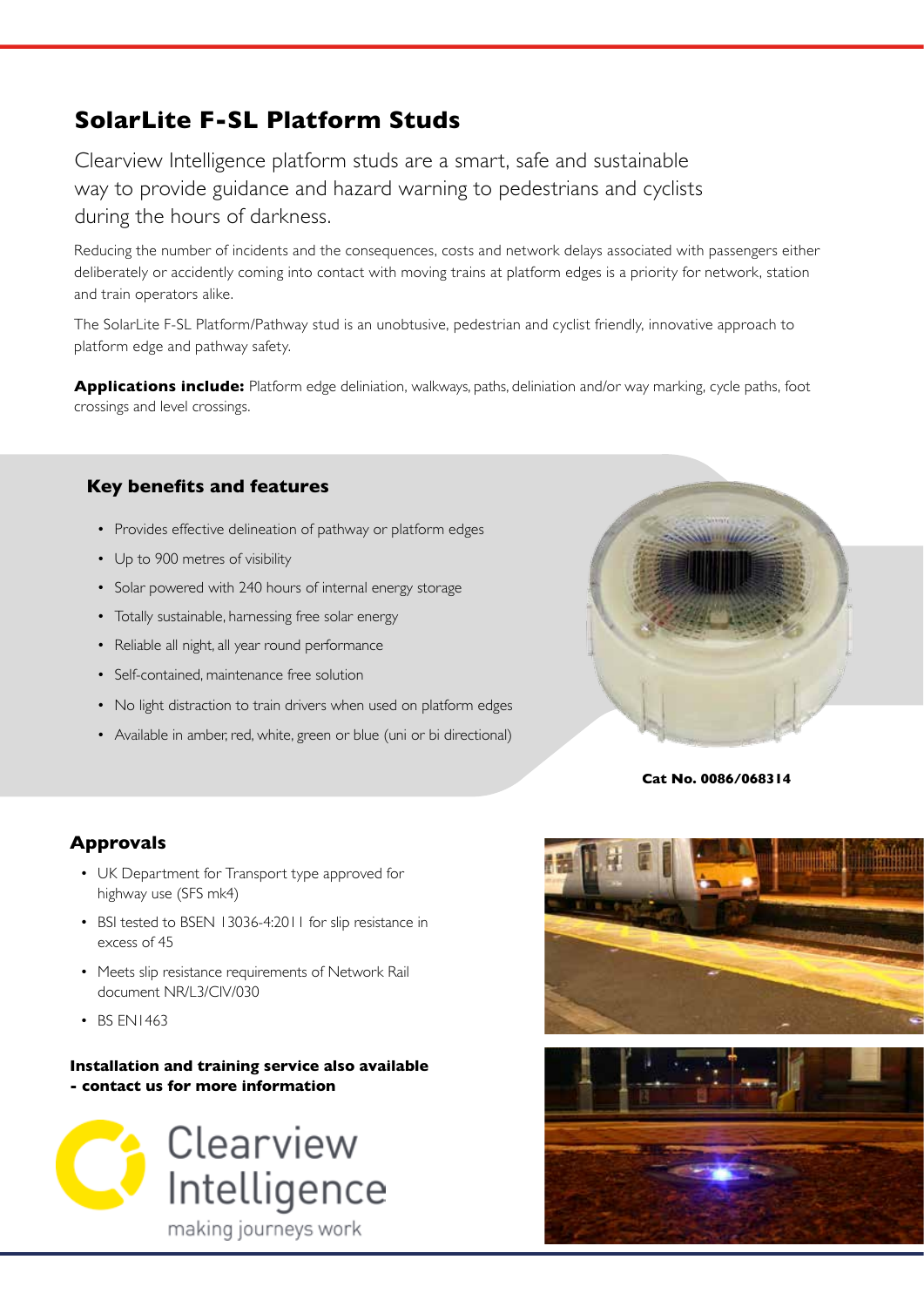## **SolarLite Surface Studs**

The Clearview Intelligence SolarLITE Surface Stud is a solar powered surface mounted road stud, designed to provide guidance and advance warning to road users day and night.

Driving or cycling at night can be particularly hazardous, especially in areas where street lighting is unavailable. SolarLite solar powered Surface Studs provide an innovative and sustainable solution, helping to reduce accident rates by over 70% on current UK installations.

#### **Benefits**

- Proven reduction in night time accidents by over 70%
- Whole life cost lower than traditional road studs
- 10 times greater visibility for drivers than traditional reflective road studs
- Visible in adverse weather e.g. fog, rain or surface spray
- Highlights sharp bends, dips in the road and other hazards
- Effective additional driver safety when used in conjunction with street light reduction schemes

Cat No. s - 0086/024558 (Blue), 0086/024559 (Amber), 0086/024558 (White)

## **M210 Logging Studs**

Clearview Intelligence offer a unique and innovative solution for traffic planners looking for a low-cost vehicle counter solution in both permanent and occasional surveys.

The M210 solar powered logging stud provides count information in a simple, self-contained unit.



#### **Benefits**

- Quick and easy, low cost installation, minimising road closure time, worker exposure and traffic disruption
- Data collection trips can be scheduled around operator requirements thus saving time, money and carbon emissions
- Renewable solar energy source and small footprint reduces environmental impact
- Unobtrusive installation means less likely to sustain damage from road users
- Roadside wireless connection enables safe data collection by operator teams

Note: Each product requires an appropraite resin/fixitive for installation purposes - further information will be provided based on your requirements.